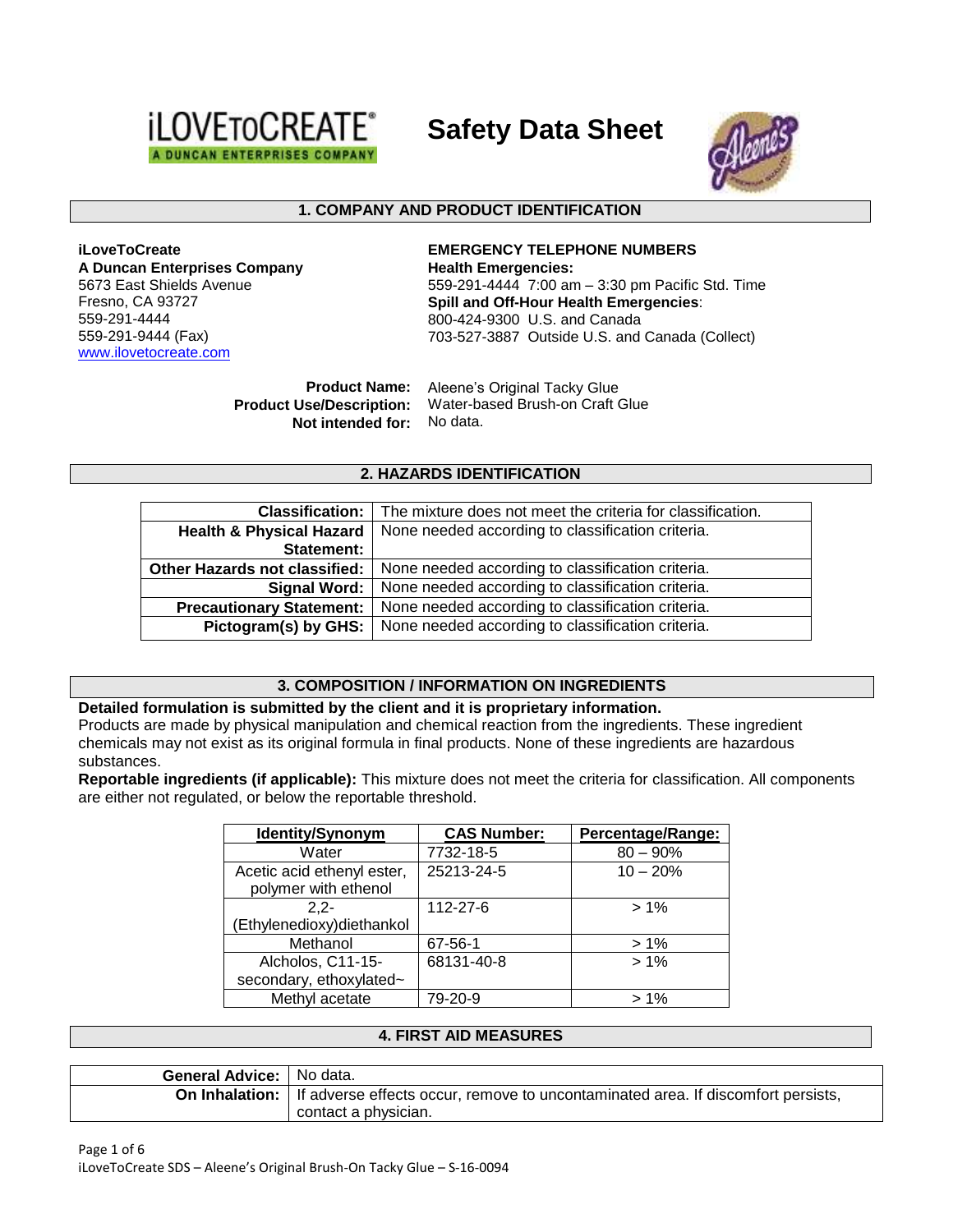| <b>On Skin Contact:</b>        | If on skin, wash immediately with plenty of soap and water. Seek medical attention if |
|--------------------------------|---------------------------------------------------------------------------------------|
|                                | irritation develops.                                                                  |
| On Eye Contact:                | Remove contact lenses, if present and easy to do. IMMEDIATELY wash with large         |
|                                | amounts of warm water. Occasionally lifting upper and lower lids, until no evidence   |
|                                | of chemical remains (at least 15-20 minutes). Seek medical attention immediately.     |
| On Ingestion:                  | Rinse mouth thoroughly with water. Never give anything by mouth to an                 |
|                                | unconscious or convulsive person. DO NOT induce vomiting. Immediately call a          |
|                                | POISON CENTER or doctor/physician.                                                    |
| <b>Acute/Delayed Symptoms:</b> | No information on significant adverse effects, acute or delayed.                      |
| <b>Medical Advice:</b>         | Test symptomatically and supportively.                                                |
| <b>Note to Physician:</b>      | No data.                                                                              |

## **5. FIRE FIGHTING MEASURES**

| <b>Extinguishing Media</b>                                         |                                                                  |                                                                 |  |  |
|--------------------------------------------------------------------|------------------------------------------------------------------|-----------------------------------------------------------------|--|--|
| Suitable extinguishing media:                                      | Use carbon dioxide, regular dry chemical, regular foam or water. |                                                                 |  |  |
| Unsuitable extinguishing media:                                    | None known.                                                      |                                                                 |  |  |
|                                                                    |                                                                  | <b>Protection of Firefighters</b>                               |  |  |
| Slight fire hazard.<br>Specific hazards arising from the chemical: |                                                                  |                                                                 |  |  |
| Protective equipment for firefighters:                             |                                                                  | Wear full protective firefighting gear including self-contained |  |  |
|                                                                    |                                                                  | breathing apparatus (SCBA) for protection against possible      |  |  |
|                                                                    |                                                                  | exposure.                                                       |  |  |
| Special precautions/ protective equipment                          |                                                                  | Wear full protective firefighting gear including self-contained |  |  |
| for firefighters:                                                  |                                                                  | breathing apparatus (SCBA) for protection against possible      |  |  |
|                                                                    |                                                                  | exposure.                                                       |  |  |
| Will hazardous combustion occur?:                                  |                                                                  | Oxides of carbon.                                               |  |  |

## **6. ACCIDENTAL RELEASE MEASURES**

|                                                                                | Emergency Containment procedures:   Stop leak if possible without personal risk.              |  |
|--------------------------------------------------------------------------------|-----------------------------------------------------------------------------------------------|--|
| <b>Environmental Precautions, if any?:</b>   Avoid release to the environment. |                                                                                               |  |
|                                                                                | Methods for Cleaning Up:   Small spills: absorb with sand and other non-combustible material. |  |
|                                                                                | Collect spilled material in appropriate container for disposal.                               |  |
| Personal Protective Equipment:   See section 8 of this SDS.                    |                                                                                               |  |

# **7. HANDLING AND STORAGE**

|                          | Safe Storage:   None needed according to classification criterial. Keep separate from incompatible |  |  |  |
|--------------------------|----------------------------------------------------------------------------------------------------|--|--|--|
|                          | substances.                                                                                        |  |  |  |
|                          | Safe Handling:   Wash thoroughly after handling.                                                   |  |  |  |
| Known Incompatibilities: | Oxidizing materials.                                                                               |  |  |  |

## **8. EXPOSURE CONTROL AND PERSONAL PROTECTION**

**Occupational Exposure Limits:** ACGIH, NIOSH, OSHA (US) & Mexico have not developed any exposure limits for any of this product's components.

**Appropriate Engineering Controls:** Based on available information, additional ventilation is not required. **Individual Protection measures, such as PPE (Personal Protective Equipment):**

| <b>Personal Protection Equipment:</b> |                                                                                             |  |  |
|---------------------------------------|---------------------------------------------------------------------------------------------|--|--|
|                                       | <b>Respiratory Protection:</b>   No respiratory is required under normal conditions of use. |  |  |
|                                       | <b>Eve Protection:</b>   Eye protection is not required under normal conditions of use.     |  |  |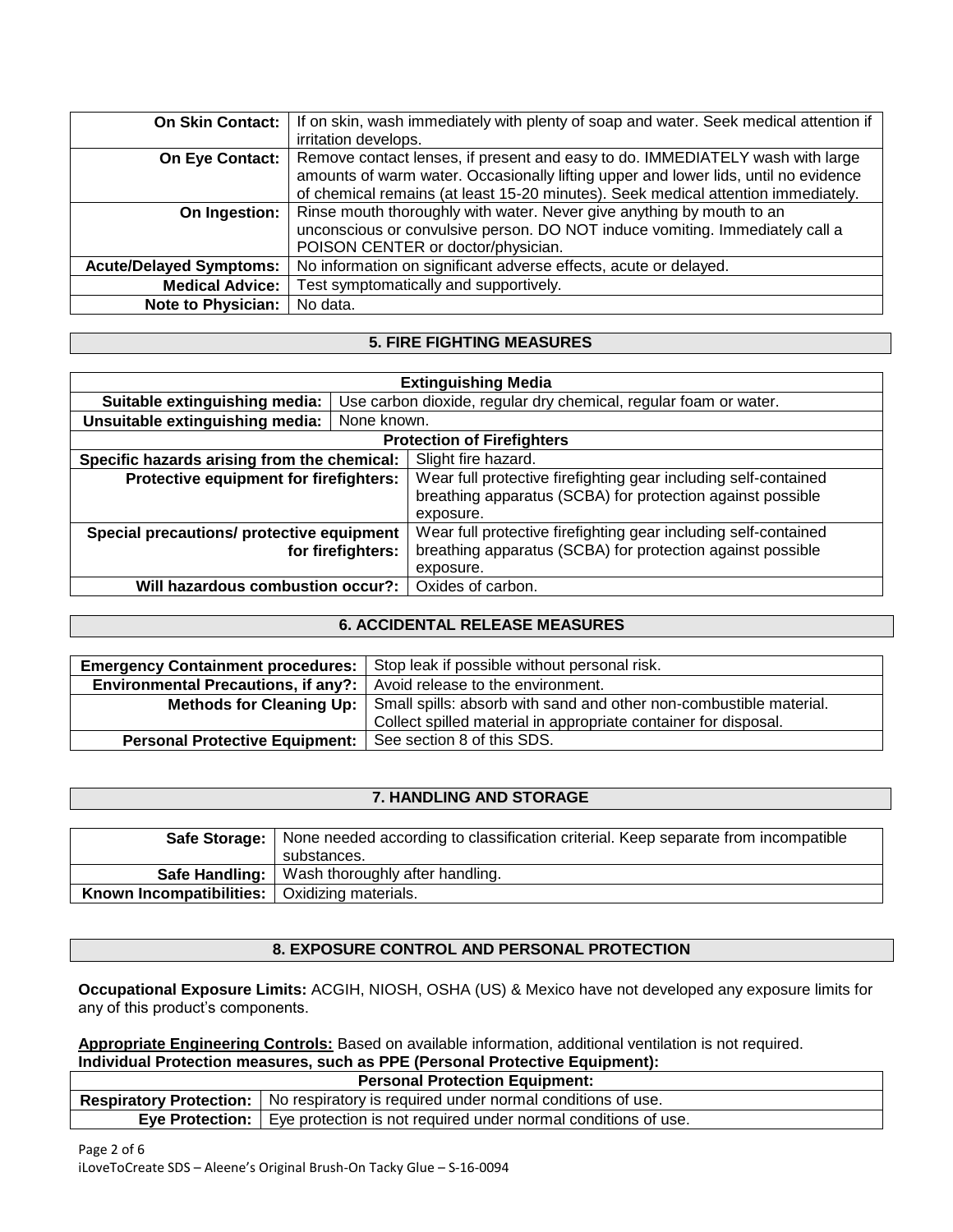|                                        | Hand Protection:   Protective gloves are not required under normal conditions of use.  |
|----------------------------------------|----------------------------------------------------------------------------------------|
|                                        | Skin Protection:   Protective clothing is not required under normal conditions of use. |
| Thermal Protection:   No data.         |                                                                                        |
| General Safety and   No data.          |                                                                                        |
| Hygiene Measures:                      |                                                                                        |
| <b>Further Information:</b>   No data. |                                                                                        |
|                                        |                                                                                        |

# **9. PHYSICAL AND CHEMICAL PROPERTIES**

| <b>Physical State/Appearance:</b> | Liquid.               |
|-----------------------------------|-----------------------|
| Color:                            | White                 |
|                                   | Mild odor             |
| Odor:                             |                       |
| <b>Odor Threshold:</b>            | N/A                   |
| pH:                               | $5 - 5.5$             |
| <b>Boiling Point/Range:</b>       | N/A                   |
| <b>Melting Point/Range:</b>       | N/A                   |
| <b>Flash Point:</b>               | N/A                   |
| <b>Evaporation Rate:</b>          | N/A                   |
| <b>Vapor Density:</b>             | N/A                   |
| Solubility(ies):                  | Dispersible in water. |
| <b>Vapor Pressure:</b>            | N/A                   |
| <b>Relative Density:</b>          | $8.7 - 9.1$           |
| <b>Viscosity:</b>                 | N/A                   |
| <b>Partition Coefficient</b>      | N/A                   |
| (n-octanol/water), if applicable: |                       |
| <b>Explosive Properties:</b>      | N/A                   |
| Flammability: (Solid, gas)        | Not flammable.        |
| <b>Flammability Limit in Air:</b> | N/A                   |
| <b>Upper/Lower</b>                |                       |
| <b>Autoignition temperature:</b>  | N/A                   |
| <b>Decomposition temperature:</b> | N/A                   |

## **10. STABILITY AND REACTIVITY**

| <b>Chemical Stability:</b>       | Stable under normal conditions of use.                                       |  |  |
|----------------------------------|------------------------------------------------------------------------------|--|--|
| <b>Conditions to Avoid:</b>      | Avoid heat, flames, sparks and other sources of ignition. Avoid contact with |  |  |
|                                  | incompatible materials.                                                      |  |  |
| Incompatible Materials:          | Oxidizing materials.                                                         |  |  |
| Hazardous Decomposition          | Oxides carbon.                                                               |  |  |
| <b>Products:</b>                 |                                                                              |  |  |
| <b>Possibility of Hazardous</b>  | Will not polymerize.                                                         |  |  |
| <b>Reactions/Polymerization:</b> |                                                                              |  |  |

#### **11. TOXICOLOGICAL INFORMATION Information on likely routes of exposure: Eye Contact -Serious Eye Damage or Irritation** | No information on significant adverse effects. **Skin Contact – Skin Corrosion, Sensitization or Irritation:** No information on significant adverse effects. **Ingestion – Carcinogenicity/Aspiration Hazard:** No information on significant adverse effects. **Inhalation – Respiratory Sensitization/Toxicity:** No information on significant adverse effects. **Symptoms of exposure:** No information on significant adverse effects.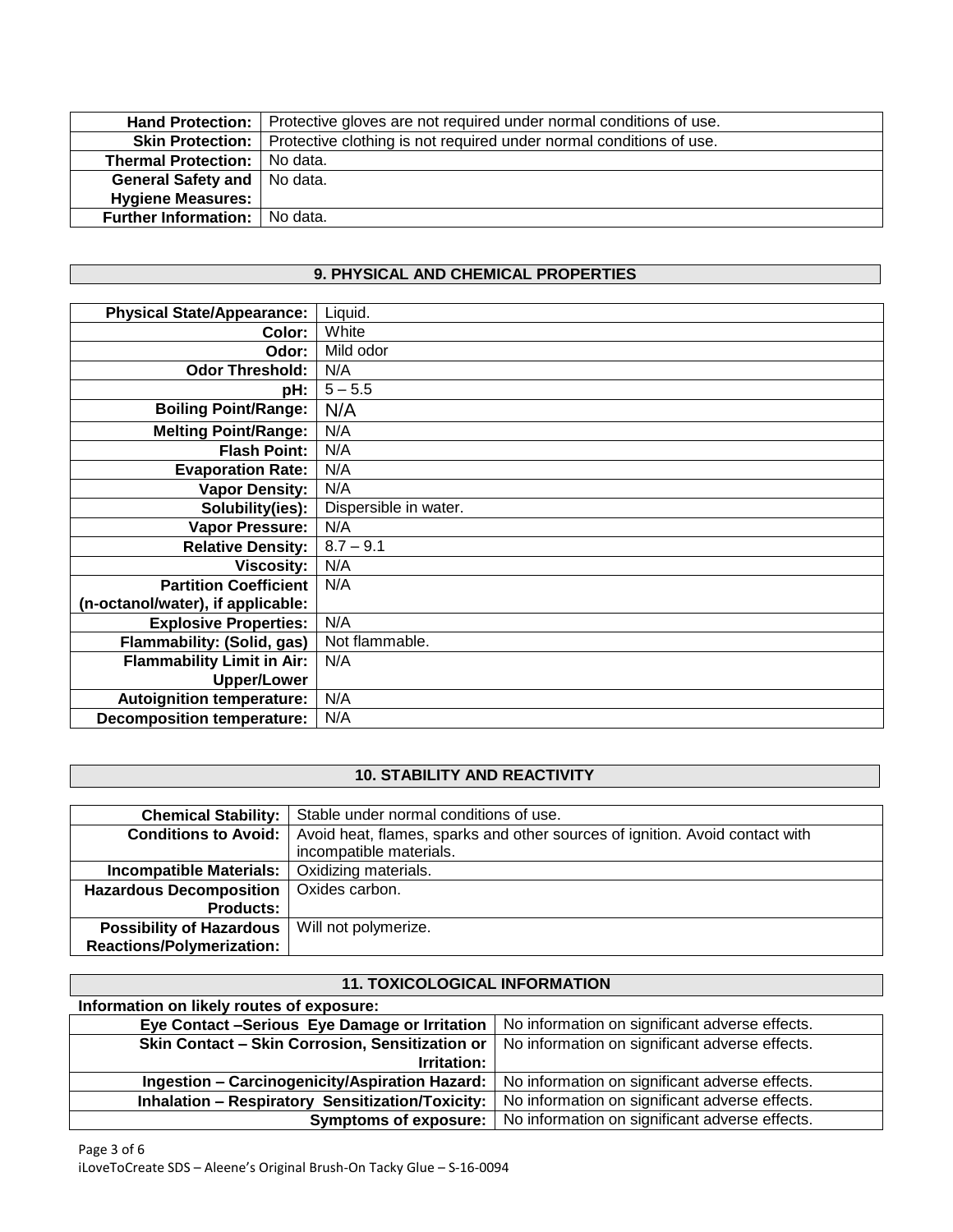| Information on toxicological effects:               |                                | No information on significant adverse effects.  |                        |            |
|-----------------------------------------------------|--------------------------------|-------------------------------------------------|------------------------|------------|
| Delayed or Immediate effects:                       |                                | No information on significant adverse effects.  |                        |            |
|                                                     | <b>Germ Cell Mutagenicity:</b> | No information on significant adverse effects.  |                        |            |
| Specific target organ toxicity (single exposure):   |                                | No information on significant adverse effects.  |                        |            |
| Specific target organ toxicity (repeated exposure): |                                | No information on significant adverse effects.  |                        |            |
| Chemicals listed on NTP, IARC or OSHA as a          |                                | None of this product's components are listed by |                        |            |
| Carcinogen?:                                        |                                | ACGIH, IARC, NTP, DFG, or OSHA.                 |                        |            |
| <b>Chemical Name:</b>                               | Oral LD50                      | <b>Dermal LD50</b>                              | <b>Inhalation LC50</b> | Percentage |
| <b>None</b>                                         |                                |                                                 |                        |            |

**\*Estimates for product may be based on additional component data not shown.**

# **12. ECOLOGICAL INFORMATION (NON-MANDATORY)**

|                                           | <b>Ecotoxicity:</b> No LOLI eco-toxicity data are available for this product's components. |
|-------------------------------------------|--------------------------------------------------------------------------------------------|
| Persistence and degradability:   No data. |                                                                                            |
| Bioaccumulative potential:   No data.     |                                                                                            |
| <b>Mobility in soil:</b> No data.         |                                                                                            |
| Other adverse effects:   No data.         |                                                                                            |

## **13. DISPOSAL CONSIDERATIONS (NON-MANDATORY)**

| Local disposal                 | Dispose of contents in accordance with local/regional/national/international  |  |  |
|--------------------------------|-------------------------------------------------------------------------------|--|--|
| instructions:                  | regulations.                                                                  |  |  |
| EPA waste code(s):             | The US EPA has not published waste number for this product's components.      |  |  |
| <b>Contaminated packaging:</b> | Dispose of container in accordance with local/regional/national/international |  |  |
|                                | regulations.                                                                  |  |  |

# **14. TRANSPORTATION INFORMATION (NON-MANDATORY)**

|                                                              | <b>DOT</b>     | <b>IMDG</b>    |  | <b>IATA</b>    |
|--------------------------------------------------------------|----------------|----------------|--|----------------|
| UN/ID number:                                                | Not regulated. | Not regulated. |  | Not regulated. |
| Proper shipping name:                                        |                |                |  |                |
| <b>Transport hazard class:</b>                               |                |                |  |                |
| Packing group (if applicable):                               |                |                |  |                |
| <b>Environmental Provisions:</b>                             |                |                |  |                |
| Special Precautions in transport:   No special requirements. |                |                |  |                |
| Transport in bulk according to Annex II of MARPOL            | No data.       |                |  |                |
| 73/78 and IBC Code                                           |                |                |  |                |
| Emergency Response Guide Number: No data.                    | EmS-No:        | No data.       |  |                |

| <b>Pictograms</b> |                    |                          |  |  |
|-------------------|--------------------|--------------------------|--|--|
| US:               | <b>IATA: IMDG:</b> | <b>Marine Pollutant:</b> |  |  |
| None              | None               | <b>None</b>              |  |  |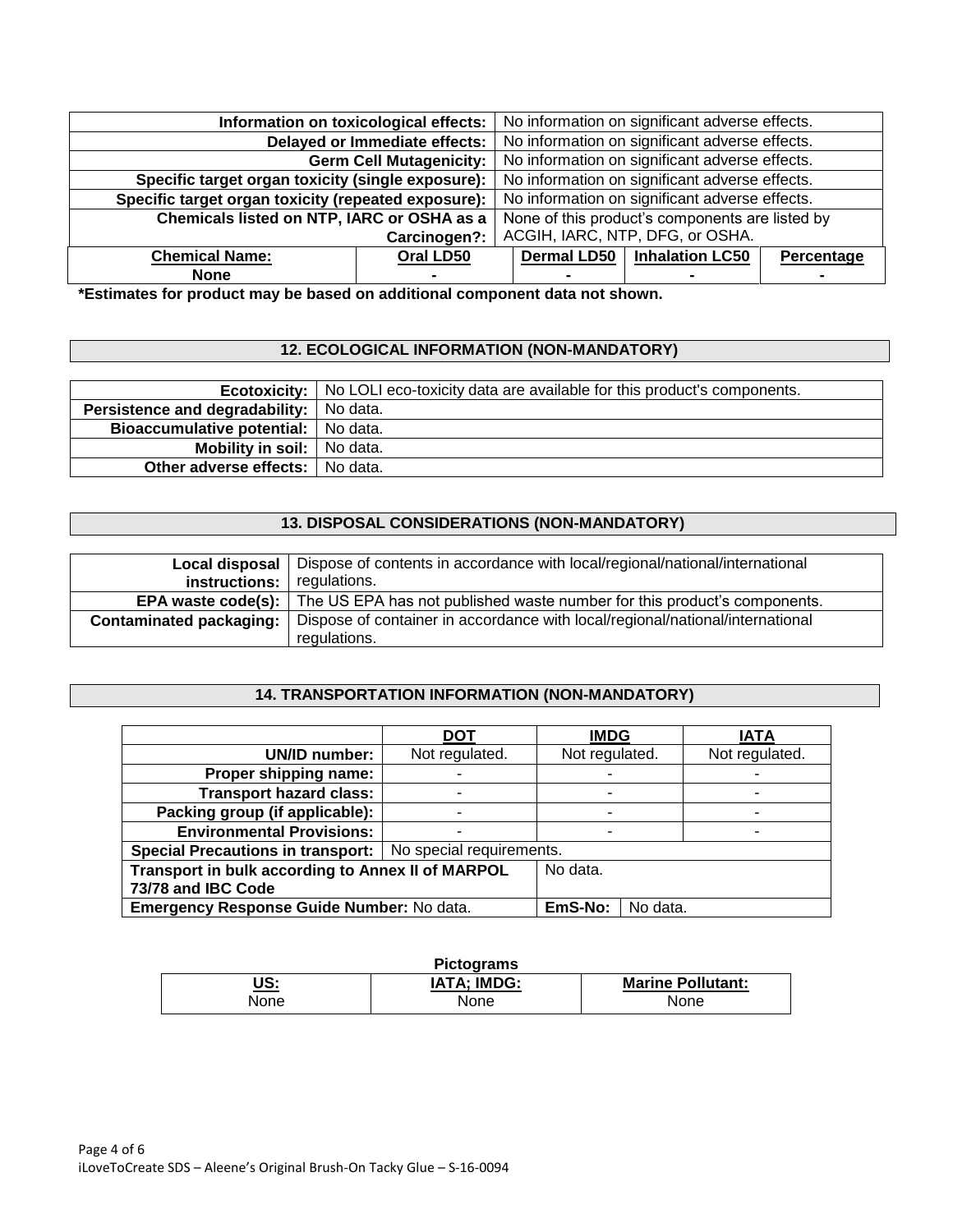# **15. REGULATORY INFORMATION (NON-MANDATORY)**

|                                               | <b>US Federal Regulations:</b>                                                                                    |                                    |                                                                                                                               |                                                                        |                                                                                 |                           |  |
|-----------------------------------------------|-------------------------------------------------------------------------------------------------------------------|------------------------------------|-------------------------------------------------------------------------------------------------------------------------------|------------------------------------------------------------------------|---------------------------------------------------------------------------------|---------------------------|--|
|                                               |                                                                                                                   |                                    |                                                                                                                               |                                                                        |                                                                                 |                           |  |
| <b>TSCA Section 12(b) Export Notification</b> |                                                                                                                   |                                    | This product is manufactured in compliance with all provisions of the<br>Toxic Substance Control Act, 15 U.S. C.2601 et. Seq. |                                                                        |                                                                                 |                           |  |
| (40 CFR 707, Subpt. D):                       |                                                                                                                   |                                    |                                                                                                                               |                                                                        |                                                                                 |                           |  |
| <b>CERCLA (Superfund) reportable</b>          |                                                                                                                   | None of the components are listed. |                                                                                                                               |                                                                        |                                                                                 |                           |  |
| quantity (lbs.) (40 CFR 302.4)                |                                                                                                                   |                                    |                                                                                                                               |                                                                        |                                                                                 |                           |  |
|                                               | <b>OSHA Specifically Regulated</b>                                                                                |                                    |                                                                                                                               | None of the components are listed.                                     |                                                                                 |                           |  |
|                                               | Substances (29 CFR 1910.1001-1050):                                                                               |                                    |                                                                                                                               |                                                                        |                                                                                 |                           |  |
|                                               | <b>Section 302 Extremely Hazardous</b>                                                                            |                                    |                                                                                                                               | None of the components are listed.                                     |                                                                                 |                           |  |
|                                               | Substance (40 CFR 355, Appendix A):                                                                               |                                    |                                                                                                                               |                                                                        |                                                                                 |                           |  |
| <b>Chemical</b>                               | <b>CAS</b>                                                                                                        | Reportable                         |                                                                                                                               | <b>Threshold</b>                                                       | <b>Threshold planning</b>                                                       | <b>Threshold planning</b> |  |
| Name:                                         | Number:                                                                                                           | <b>Quantity:</b>                   |                                                                                                                               | planning quantity:                                                     | quantity, lower value:                                                          | quantity, upper value:    |  |
| None                                          | X                                                                                                                 | x                                  |                                                                                                                               |                                                                        |                                                                                 | х                         |  |
|                                               |                                                                                                                   |                                    |                                                                                                                               |                                                                        | Superfund Amendments and Reauthorization Act of 1986 (SARA)                     |                           |  |
|                                               |                                                                                                                   | <b>SARA/Title III:</b>             |                                                                                                                               |                                                                        | This product does not contain any substances at or above the reported           |                           |  |
|                                               |                                                                                                                   |                                    |                                                                                                                               |                                                                        | threshold under Section 313, based on available data.                           |                           |  |
|                                               | <b>SARA 304 Emergency release</b>                                                                                 |                                    |                                                                                                                               | None of the components are listed.                                     |                                                                                 |                           |  |
|                                               |                                                                                                                   | notification:                      |                                                                                                                               |                                                                        |                                                                                 |                           |  |
|                                               | SARA 311/312 (40 CFR 370)                                                                                         |                                    |                                                                                                                               | None of the components are listed.                                     |                                                                                 |                           |  |
|                                               | <b>Hazardous Chemical:</b>                                                                                        |                                    |                                                                                                                               |                                                                        |                                                                                 |                           |  |
|                                               | SARA 313 (TRI reporting):                                                                                         |                                    |                                                                                                                               | <b>Chemical Name:</b>                                                  | <b>CAS Number:</b>                                                              | $%$ by wt.                |  |
|                                               |                                                                                                                   |                                    |                                                                                                                               | None                                                                   |                                                                                 |                           |  |
| <b>Drug Enforcement Administration</b>        |                                                                                                                   |                                    |                                                                                                                               | None of the components are listed.                                     |                                                                                 |                           |  |
| (DEA) (21 CFR 1308.11-15):                    |                                                                                                                   |                                    |                                                                                                                               |                                                                        |                                                                                 |                           |  |
| <b>Clean Air Act (CAA) Section 112</b>        |                                                                                                                   |                                    |                                                                                                                               | None of the components are listed.                                     |                                                                                 |                           |  |
| <b>Hazardous Air Pollutants (Haps)</b>        |                                                                                                                   |                                    |                                                                                                                               |                                                                        |                                                                                 |                           |  |
| List:                                         |                                                                                                                   |                                    |                                                                                                                               |                                                                        |                                                                                 |                           |  |
|                                               |                                                                                                                   |                                    |                                                                                                                               |                                                                        |                                                                                 |                           |  |
| Clean Air Act (CAA) Section 112(r)            |                                                                                                                   |                                    |                                                                                                                               | None of the components are listed.                                     |                                                                                 |                           |  |
| <b>Accidental Release Prevention</b>          |                                                                                                                   |                                    |                                                                                                                               |                                                                        |                                                                                 |                           |  |
| (40 CFR 68.130):                              |                                                                                                                   |                                    |                                                                                                                               |                                                                        |                                                                                 |                           |  |
|                                               | Safe Drinking Water Act (SDWA):                                                                                   |                                    |                                                                                                                               | None of the components are listed.                                     |                                                                                 |                           |  |
|                                               | <b>Canadian Domestic Substances</b>                                                                               |                                    |                                                                                                                               | None of the components are listed.                                     |                                                                                 |                           |  |
|                                               |                                                                                                                   | List (DSL):                        |                                                                                                                               |                                                                        |                                                                                 |                           |  |
|                                               |                                                                                                                   | FDA:                               |                                                                                                                               | None of the components are listed.                                     |                                                                                 |                           |  |
|                                               | <b>Conforms to Non-Toxic ASTM-</b>                                                                                |                                    |                                                                                                                               |                                                                        | Products are certified in a program of toxicological evaluation by a nationally |                           |  |
|                                               |                                                                                                                   | 4236:                              |                                                                                                                               |                                                                        | recognized toxicologist to contain no materials in sufficient quantities to be  |                           |  |
|                                               |                                                                                                                   |                                    |                                                                                                                               |                                                                        | toxic or injurious to humans or to cause acute or chronic health problems.      |                           |  |
|                                               |                                                                                                                   |                                    |                                                                                                                               |                                                                        | These products are certified to be labeled in accordance with the voluntary     |                           |  |
|                                               |                                                                                                                   |                                    |                                                                                                                               |                                                                        | chronic hazard labeling standard ASTM D-4236. In addition, there is no          |                           |  |
|                                               |                                                                                                                   |                                    |                                                                                                                               | physical hazard as defined within<br>29 CFR Part 1910.1200(c).         |                                                                                 |                           |  |
|                                               | <b>California Proposition 65</b>                                                                                  |                                    | This product contains the following chemicals that are known to the State of                                                  |                                                                        |                                                                                 |                           |  |
|                                               |                                                                                                                   | <b>Warning:</b>                    |                                                                                                                               | California to cause cancer, birth defects, or other reproductive harm: |                                                                                 |                           |  |
|                                               |                                                                                                                   |                                    |                                                                                                                               | None.                                                                  |                                                                                 |                           |  |
|                                               |                                                                                                                   | <b>US Regulations:</b>             |                                                                                                                               |                                                                        | None of this product's components are listed on the state lists from            |                           |  |
|                                               |                                                                                                                   |                                    |                                                                                                                               | CA, MA, MN, NJ, or PA.                                                 |                                                                                 |                           |  |
|                                               | <b>EPA Clean Air / Water Act:</b>                                                                                 |                                    |                                                                                                                               | None of the components are listed.                                     |                                                                                 |                           |  |
|                                               | <b>EPA Hazardous Wastes:</b>                                                                                      |                                    |                                                                                                                               | None of the components are listed.                                     |                                                                                 |                           |  |
|                                               | None of the components are listed.<br><b>HMIS III Rating:</b>                                                     |                                    |                                                                                                                               |                                                                        |                                                                                 |                           |  |
|                                               | Unless a concentration is specified in Section 2 of the SDS, the above chemicals(s) are present in trace amounts. |                                    |                                                                                                                               |                                                                        |                                                                                 |                           |  |

**\*A "Yes" indicates that all components of this product comply with the inventory requirements administered by the governing country(s).**